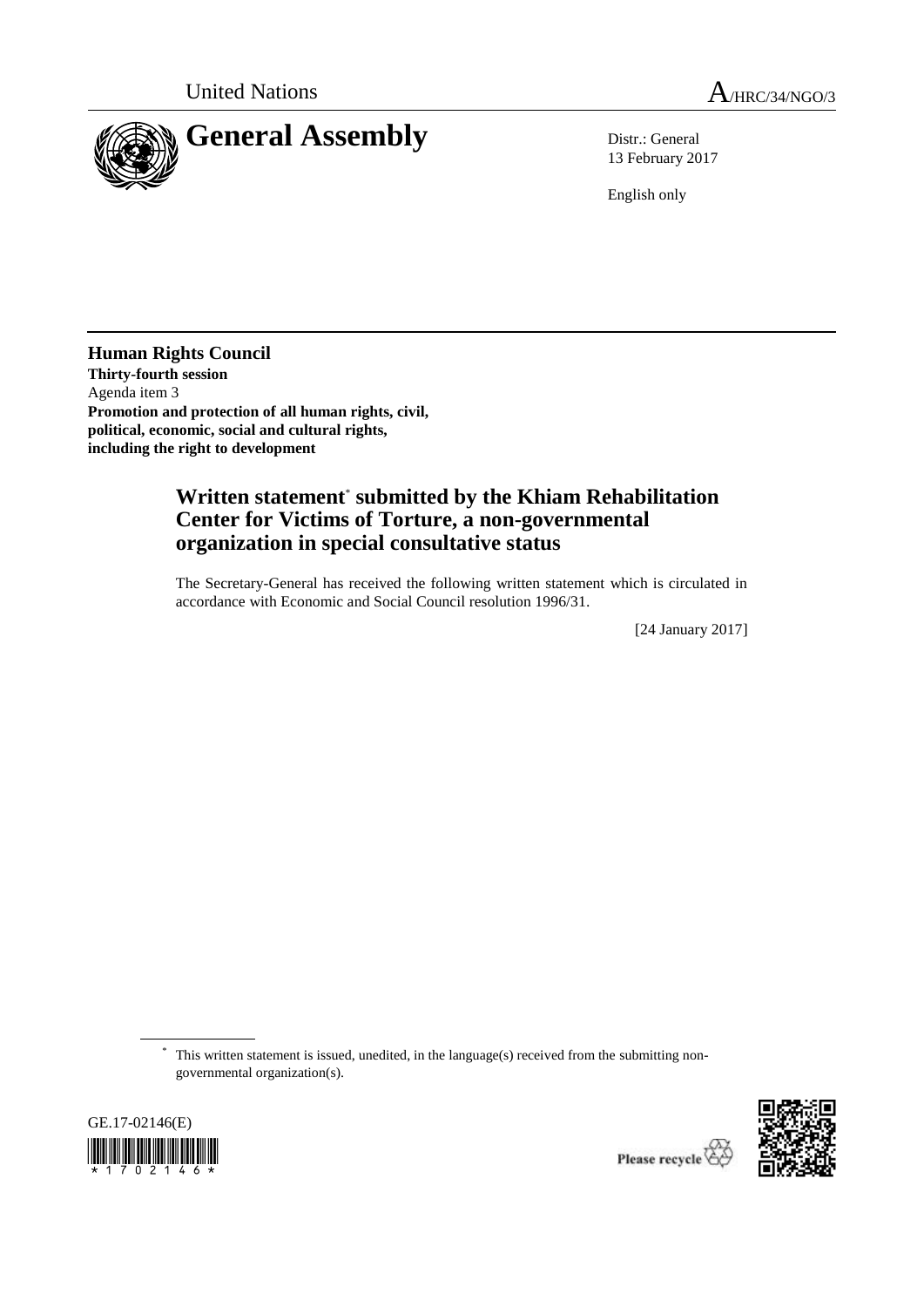## **Review on the Amendments to Bahrain's Anti-Terrorism Law\***

On November 26, 2014, the Bahraini authorities issued amendments to Law No. 58 of 2006 on the protection of society from terrorist acts, pursuant to Decree Law No. 68 of 2014. This decree was issued by the Executive Authority due to the exceptional power granted to it in order to exercise the duties of the Legislative Authority while the latter stopped exercising its duties during its reformation elections, and shortly before the Legislative Authority resumed its duties in its new formation by holding its first session on December 14, 2014.

The Legislative Authority discussed the aforementioned Decree Law, and as expected from the formation of this Authority, the Decree Law was passed even though it included a clear violation of international standards.

It should be noted that the authorities in Bahrain constantly describe the popular protests, which began in 2011, as a terrorist activity, and they used this law, in most of the times in which it has been applied, against political dissidents and widely practiced arbitrary detention against them also. The following are the aspects of contradiction of the Decree Law with international standards, according to what this legal study concludes:

First, the amendment to Article 27 of this Law grants the judicial officer the right to arrest individuals suspected of committing one of the crimes stipulated in this law, without obtaining any prior permission from the public prosecution or any other judicial authority, and detaining them, by virtue of this arrest, for up to 28 days before presenting them to the competent prosecution. This amendment does not even stipulate that individuals must be presented to the competent prosecution as quickly as possible without waiting until the 28-days period end, which violates Paragraph (3) of Article (9) of the International Covenant on Civil and Political Rights.

This amendment legalizes arbitrary detention, given that the detention, which violates the rule of rapidness set forth in Paragraph (3) of Article (9) of the International Covenant on Civil and Political Rights, is considered an arbitrary detention; and being applied in accordance with the local law in force does not take away this description.

Second, the amendment to Article (26) thereof, which gives the public prosecution the power to detain the individual accused of committing one of the crimes stipulated in this law for six months without trial. This violates Paragraph (3) of Article (9) of the International Covenant on Civil and Political Rights.

Third, the amendment to Article (28) of this law made all the information provided by security sources on the crimes stipulated in this law absolutely confidential, in a violation of Paragraph (1) of Article (14) of the International Covenant on Civil and Political Rights.

Fourth, the amendment to Article (26) of this law established a special prosecution unit to view, investigate, and act upon the crimes stipulated in this law. For this prosecution, the amendment allocated a mechanism different from the mechanism used in the legislation applied to appoint members of the public prosecution. The old mechanism required that the appointments shall be based on recommendation from the Supreme Judicial Council, but the amendment stated that members of this prosecution shall be appointed away from the Supreme Judicial Council.

The text of Article (26) did not give any guarantees for this mechanism in order to select the members in a manner that ensures their independence and impartiality. This violates Paragraph (1) of Article (14) of the International Covenant on Civil and Political Rights, which obligates the states acceding to the treaty to have legislation which ensures the right of every individual charged with a criminal offense to a fair hearing. According to the guidelines on the role of prosecutors issued by the United Nations Congress on the Prevention of Crime and the Treatment of Offenders in 1990, "prosecutors play a crucial role in the administration of justice, and rules concerning the performance of their important responsibilities should promote their respect for and compliance with the above-mentioned principles, thus contributing to fair and equitable criminal justice" (guidelines preamble). According to the report of the Special Rapporteur on the independence of judges and lawyers submitted in the 20th session of the Human Rights Council (2012), in which she highlighted the safeguards necessary to ensure an independent, autonomous, objective and impartial functioning of prosecution services, "The roles of judges and prosecutors are distinct, but complementary, and their proper performance is necessary to guarantee a fair, impartial and effective administration of justice."

According to the guidelines presented by the Special Rapporteur in her report, "Admission to the prosecutorial career should be based on objective criteria, through a public competitive selection process." Thus, "A public competitive selection process (an examination) is an objective way to ensure the appointment of qualified candidates to the